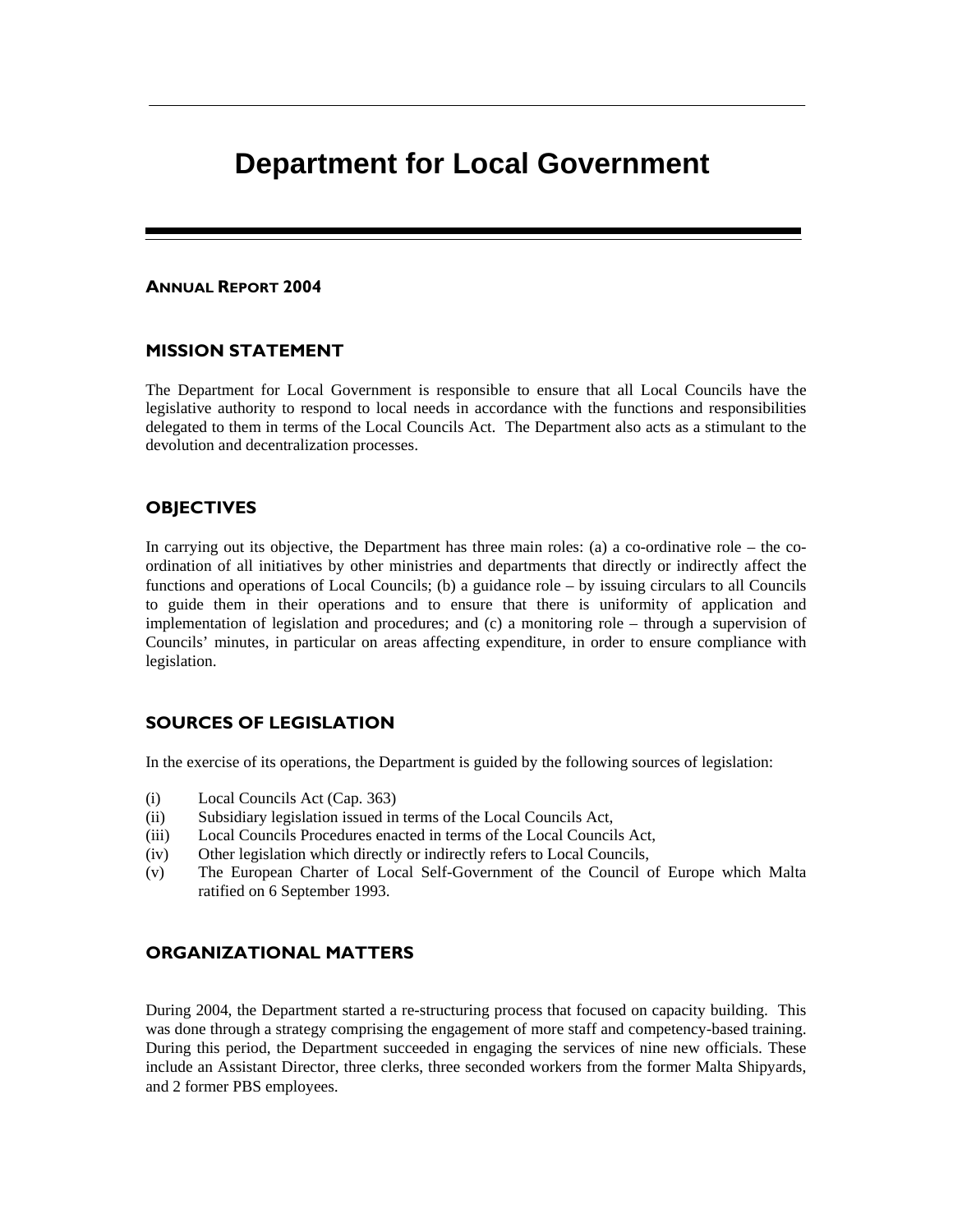During the year under review, the Department has organised the first-ever in-house training that was based on generic competences. This training was carried out in the newly furbished Resource Centre that can be utilised both for reference purposes as well as a training centre.

In order to signify its commitment to acknowledge the autonomy of Local Councils as local government bodies, during the year under review, the department's designation has been changed from that of Local Councils Department to Department for Local Government.

The Department also undertook a number of other activities related both to its internal needs and to that of its clients, including:

- a thorough clean up, painting and refurbishment of the Department's Annexe building at 21 Archbishop Street, Valletta (with minimum expense through the use of IPSL workers loaned by Local Councils)
- the refurbishment of a new Resource Centre to serve both as training room and reference library
- the organization of the Swearing-In Ceremony for the newly elected Local Councillors in June 2004
- a restructuring of the Department's organization structure that included the new posts of IT Co-Ordinator and Customer Care Co-Ordinator.

# DIRECTIVES AND GUIDANCE TO LOCAL COUNCILS

As part of its role of guiding Local Councils in their operations, the Department for Local Government issues, from time to time, various circulars to all Local Councils. During 2004, 35 such circulars were issued.

The Department also continued to give support to Local Councils in replying to various queries regarding financial, tendering and human resources matters.

The Department also assisted and vetted requests by Local Councils to obtain a Bank Loan for the purpose of acquiring new administrative offices.

The procedures adopted by Local Councils in appointing new Executive Secretaries or renewing the contracts of existing Executive Secretaries were also vetted by the Department prior to these being forwarded to the Minister for consultation

The Department also gave support in the following particular areas:

#### (a) Finance and Tendering

Besides answering Councils' queries regarding Finance and Tendering, the Department monitored the submission of financial statutory documents such as the Budget and Business Plans. It also assisted and vetted requests by Local Councils to obtain a Bank Loan for the purpose of acquiring new administrative offices;

#### (b) Human Resources

The procedures adopted by Local Councils in (i) appointing new Executive Secretaries (ii) or renewing the contracts of existing Executive Secretaries, were vetted by the Department prior to being forwarded to the Minister for consultation.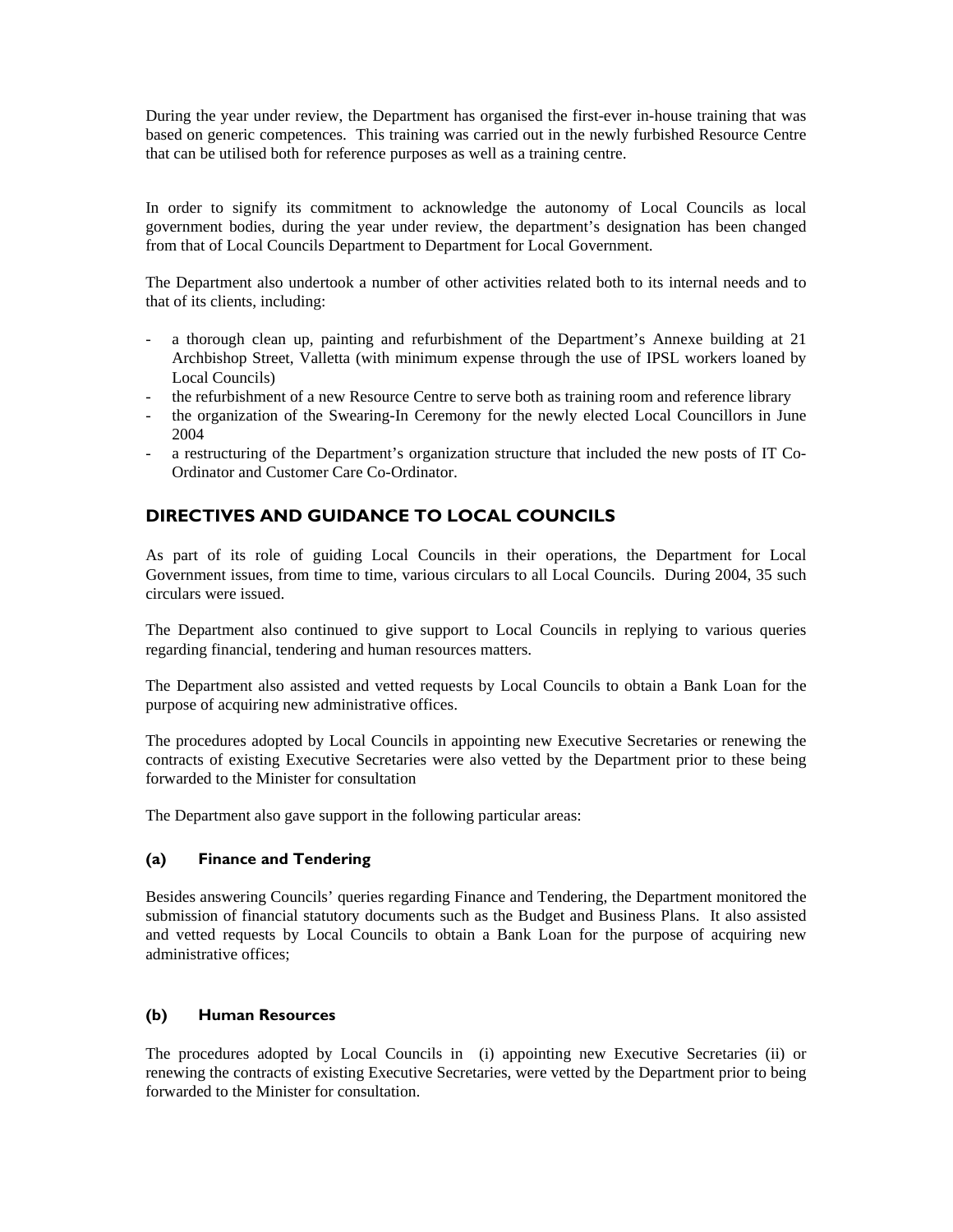#### (c) Audit

The Department co-operated fully with the Auditor General on audit matters pertaining to Local Councils. Particular attention was given to the timely submission of the Audit Reports as stipulated by the law.

# CONSULTATION MEETINGS

The Department held consultation meetings on a regular basis with the Local Councils Association and the Assocjazzjoni Segretarji Kunsilli Lokali Maltin (ASKLM).

The Director, accompanied by senior officials from the Department, also had meetings with Local Councillors at the Local Councils` Administrative Offices. During 2004, meetings were held with 31 Local Councils.

A Joint Committee made up of members from the Employment Training Corporation, the Department for Local Government and the Local Councils Association was set up to discuss possible participation in employment schemes eligible under the European Social Fund Programmes.

# TRAINING AND SEMINARS

For the first time, an In-House training programmes was held for all the Department employees. The Programme was aimed at getting all the employees acquainted with the Department`s mission, objectives and processes as well as to develop generic competences such as interpersonal skills.

The Department (through its Director and other senior officials) participated in the following seminars and conferences held abroad:

- Study visit to Northern Ireland by the Director (Local Government) and the Local Councils Executive Secretaries of Marsa and San Pawl il-Bahar – 21-26 March 2004;
- Steering Committee on Local and Regional Democracy (CDLR) of the Council of Europe, Strasbourg, 3-6 March 2004;
- Steering Committee on Local and Regional Democracy (CDLR) of the Council of Europe, Strasbourg, 16-20 May 2004;
- Monitoring Committee meeting of URBACT (European Union), Paris 21-23 June 2004;
- Steering Committee on Local and Regional Democracy (CDLR) of the Council of Europe, Strasbourg, 19-22 September 2004;
- Steering Committee on Local and Regional Democracy (CDLR) of the Council of Europe, Strasbourg, 7-11 November 2004;
- Conference on the Future of Democracy in Europe (Council of Europe), Barcelona, 16-20 November 2004; and
- High Level Meeting on Governance and the European Union (organized by the Dutch EU Presidency), The Hague, 8-11 December 2004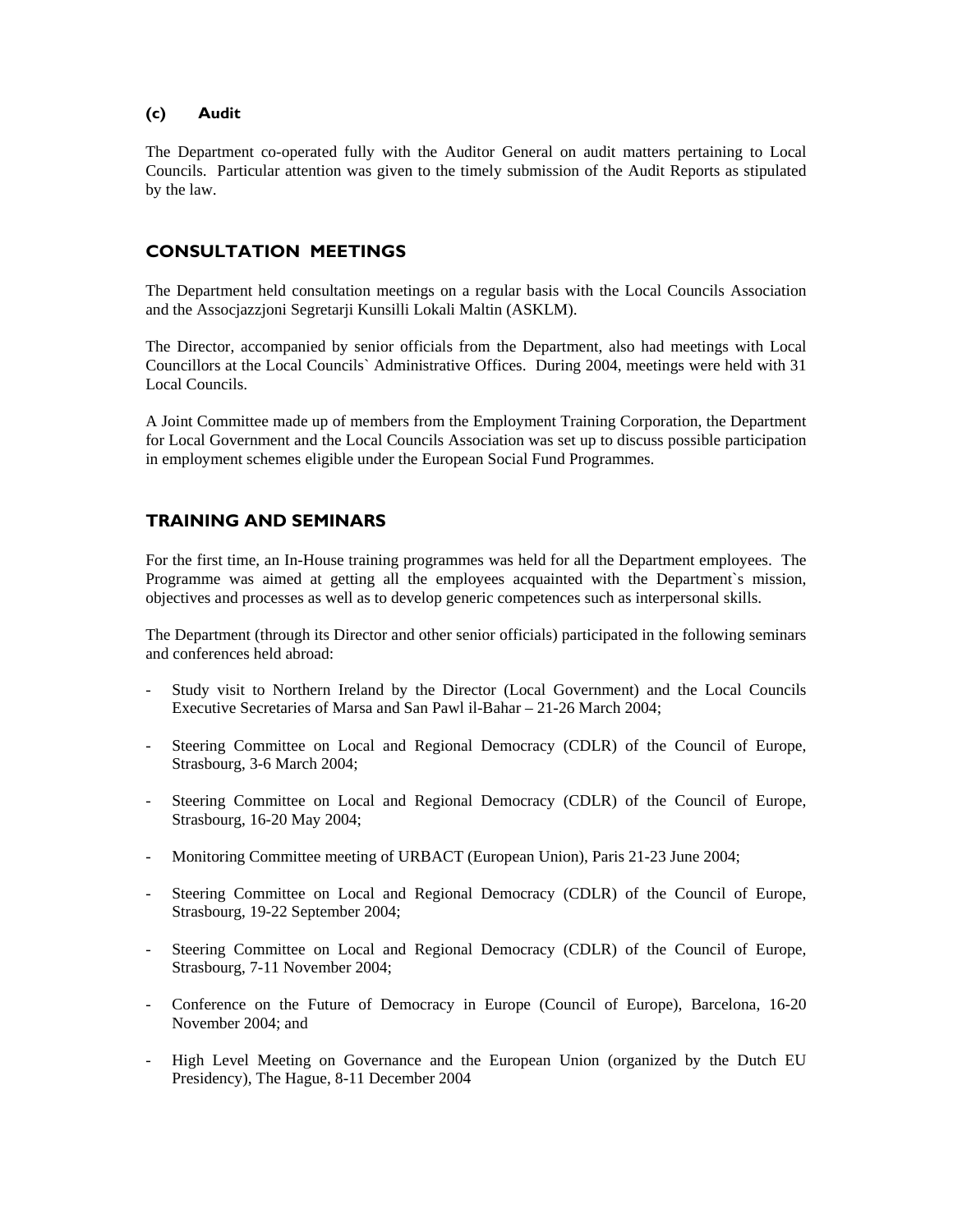# DELEGATION OF FUNCTIONS TO LOCAL COUNCILS

## (a) Local Enforcement

During 2004, Mtarfa Local Council was given the delegation of local enforcement, whereas Gudja Local Council no longer formed part of the system.

In addition to CCTVs, which were introduced in 2003, during 2004 speed cameras were installed as part of the local enforcement system in order to control excessive driving.

During 2004, the payment of contravention fines by means of the on-line payment system (which is owned by the Department) increased.

The Department, by means of officials from the Devolution Section, continued to give customer assistance to persons on issues relating to local enforcement, including the payment of fines or contestation before the Local Tribunals. In this regard, the Department also co-ordinated with the Malta Tourism Authority on customer care issues relating to complaints or queries from tourists and foreigners.

## (b) Devolution of Government Property

Since the start of the devolution of the administration of Government property policy to Local Councils was started, 52 requests have been granted, four of which have materialised during 2004. Through the devolution of public property mechanism, some Local Councils have succeeded in building new administrative offices and embellished such property and made use of such property for the benefit of the citizens of their locality. In addition, the devolution of public property policy has also been instrumental in encouraging Local Councils to embark on cultural, social and educational initiatives.

There were 4 devolution of public property to Local Councils during 2004, namely: the devolution of the *L-Istazzjon l-Antik* to Birkirkara Local Council (Council has invited an expression of interest from citizens of the locality); the devolution of part of the Qala Primary School to the Qala Local Council to develop into a Civic Centre, Council administrative offices, health clinic, library and Police Station; the devolution of public convenience to be developed into a Civic Centre comprising Council administrative offices and Community Hall; and the devolution of Paul Boffa Gardens to the Paola Local Council to be developed into Council administrative offices and refurbishment of the gardens.

#### (c) Management of Public Libraries

During the year under review, 3 Local Councils requested and were granted the devolution of Local Libraries within their locality. These were the Hamrun, Kercem (Gozo) and Zejtun Local Councils.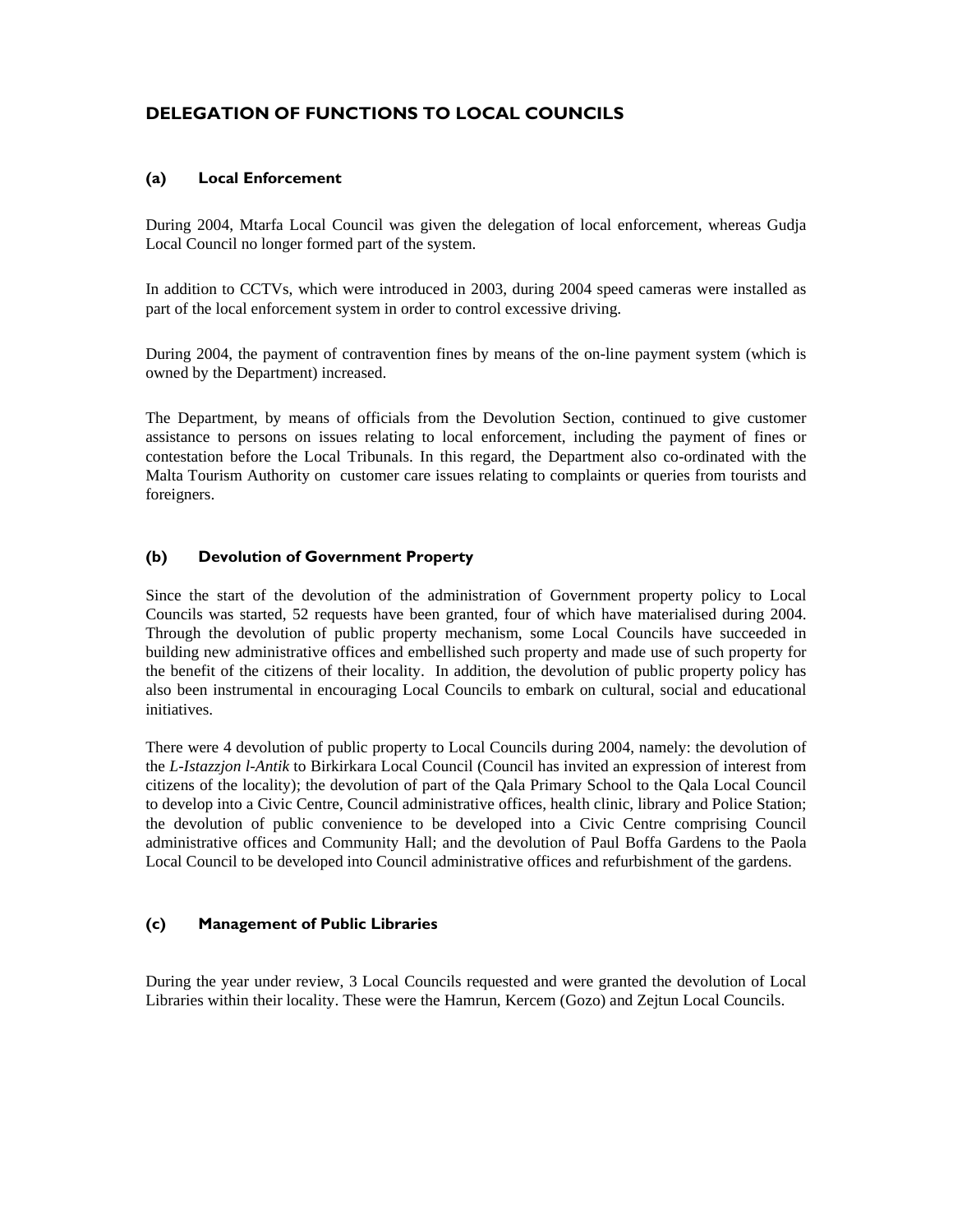## (d) Other Initiatives

The Department, through the Devolution Section, was also involved in activities/initiatives carried out jointly with Governmental bodies and other organizations.

During 2004, the Department was involved in the national campaign toward a public conscience on the protection of biodiversity, including the organization of a National Conference on Biodiversity carried out jointly with the Department of Biology, University of Malta.

The Department also liaised with the National Commission for the promotion of Equality for Men and Women on a national campaign for the promotion of women in the working life and participation in local politics.

# MONITORING OF LOCAL COUNCILS' FUNCTIONS AND OPERATIONS

The Monitoring Unit continued in the process of monitoring Local Councils from various aspects such as illegal payments and excessive expenditure by scrutinizing the minutes of Local Councils' meetings. Special emphasis was also made on the financial commitments of the Local Councils particularly the ones that registered financial deficits throughout the current financial year.

During the year under review, this Unit was instrumental for the continuous follow-up action that the Department had to take with the aim that Local Councils adhered to the Financial Regulations and Procedures according to the Local Councils Act. Through the efforts of this unit, the number of Councils ending their financial year with a deficit was kept at a very low margin. In fact by the end of the Local Councils' financial year (31 March 2004) there were only seven Councils with a deficit in their working capital.

Through the efforts of this Unit, those Councils that had made payments not in accordance with the financial regulations had an equivalent amount deducted from their financial allocation as part of the zero tolerance policy.

# FIELD SERVICES UNIT

During 2004, the Field Services Unit of the Department carried out the following activities:

## (a) Data update

Data updating of asset inventory in respect of all the Councils' statutory functions was carried out within the 68 localities around Malta and Gozo. This included also the inclusion of mapping of traffic flow and bus shelters inventory on the Department's Geographic Information System (GIS). The data collection function is a crucial core operation that is necessary for the allocation of financial resources to Local Councils in terms of the funding formula established in the Local Councils Act (Chapter 363).

## (b) Efficiency Reports

Inspections on the level of efficiency of Councils' statutory functions was also carried out by this Unit within all the 68 Local Councils.

The 'Efficiency Reports' carried out during 2004 were tabled in the House of Representatives accompanied by a comparative report.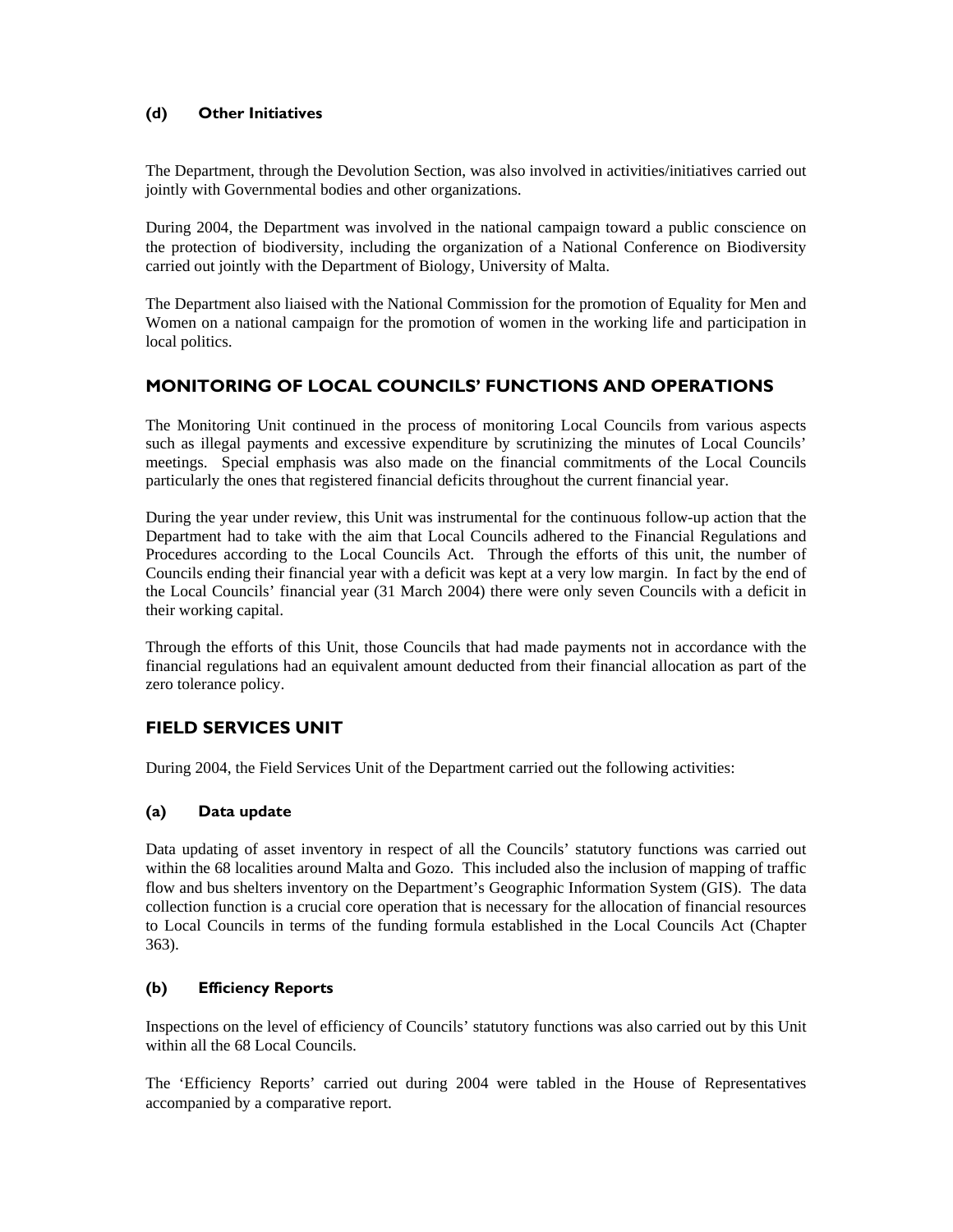## (c) Other services

At the request of Government Ministries and Departments, the Department forwarded copies of A3 maps of 54 Local Councils.

# TRAINING FOR LOCAL COUNCILLORS

On 18 March 2004, the Department organized an information seminar for Council Mayor and Executive Seminars on the subject of 'Data Protection and Local Councils'. This informative seminar dealt with the relevant provisions of the Data Protection Act and its relevance in the context of local administration.

## NEW LEGISLATION

#### (a) Legislation affecting the operation of Local Councils

During 2004, the following main and subsidiary legislation affecting the operation of Local Councils were enacted:

- 1. Legal Notice 6 of 2004 (Local Councils Elections Order, 2004)
- 2. Legal Notice 36 of 2004 Commissioners for Justice Act (Schedule) (Amendment) Regulations, 2004
- 3. Legal Notice 37 of 2004 Activities Requiring Permits by Local Councils (Amendment) Regulations, 2004
- 4. Legal Notice 45 of 2004 Local Councils (Delegation of Enforcement) (Amendment) Order, 2004
- 5. Legal Notice 106 of 2004 Delegation of Administration of Facilities to Tarxien Local Council (Public Garden) Order, 2004
- 6. Legal Notice 135 of 2004 Local Councils (Association) (Amendment) Regulations, 2004
- 7. Legal Notice 148 of 2004 Delegation of Function to Local Councils (Amendment) (Road Construction) Order, 2004
- 8. Legal Notice 265 of 2004 Delegation of Administration of Facilities to Tarxien Local Council (No 2) Order, 2004 (Dar tal-Kejka)
- 9. Legal Notice 266 of 2004 Local Councils (Delegation of Enforcement) (Amendment) (No 2) Order, 2004
- 10. Act No III of 2004 Amendment to article 72(2) of the Local Councils Act
- 11. Legal Notice 292 of 2004 Commissioners for Justice Act (Schedule) (Amendment) (No 2) Regulations, 2004
- 12. Legal Notice 293 of 2004 Local Councils (Delegation of Enforcement) (Amendment) (No 2) Order, 2004
- 13. Legal Notice 326 of 2004 Local Councils Act (Amendment of Tenth Schedule) Regulations, 2004
- 14. Legal Notice 350 of 2004 Commissioners for Justice Act, Service of Notice by Mail Regulations, 2004
- 15. Legal Notice 359 of 2004 Mdina (Restriction of Access and Transit of Vehicles) Regulations, 2004
- 16. Legal Notice 401 of 2004 Private Guards (Amendment) Regulations, 2004
- 17. Legal Notice 403 of 2004 Local Councils (Procedures) Amendment Regulations, 2004